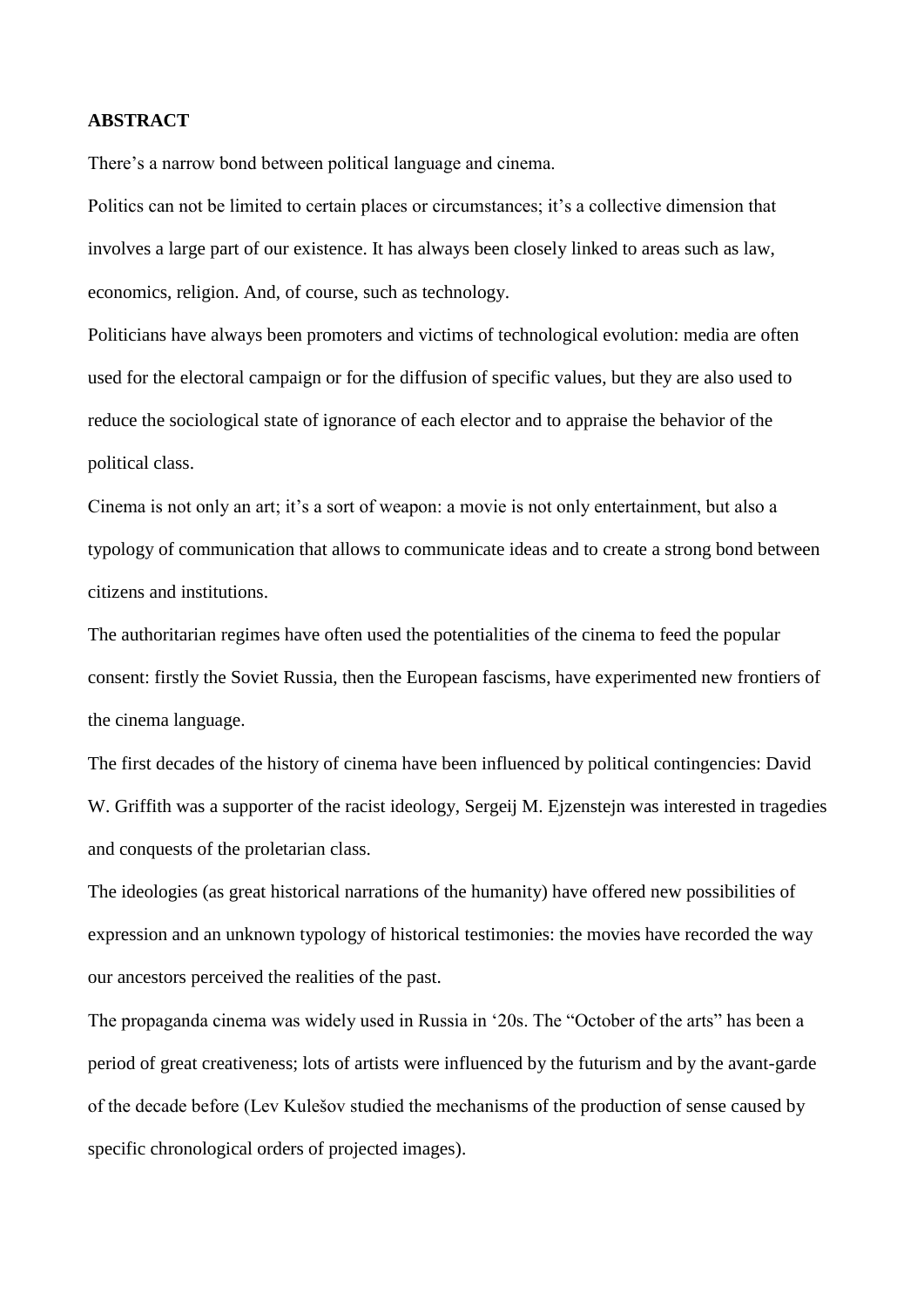The most important soviet directors have been Ejzenstejn, Vsevolod I. Pudovkin, Aleksandr P. Dovzenko and Dziga Vertov. They tried to translate in images the Marxist Dialectic (a method of argument comprising three dialectical stages of development: thesis, antithesis and synthesis), but each one elaborated a personal style experimenting with the film editing process.

The first author, influenced by Griffith"s *cross-cutting*, elaborated the *editing of the attractions* (collision montage to capture the attention of the spectators) and the *intellectual editing* (collision montage to stimulate the critical conscience of the audience through conceptual metaphors). Pudovkin was interested in the semantic connection of (apparently) independent sequences. Vertov refused the traditional "bourgeois" narration and was not interested in fictional stories; the world was considered as a big catalyst and the eye of the camera had to penetrate the Matter to film the energy circulating among the various bodies.

If Vertov penetrated the Space, Dovzenko penetrated the Time: he was one of the most unusual directors of his time. His pantheistic lyricism, in contrast with the Soviet materialism, allowed to conceive the human existence as a part of an immense and cyclical narration. The birth and the death were phases of a constantly and simultaneously repeating cycle.

Before the socialist realism and the cultural policy by Zdanov, the editing was probably the most important step in filmmaking; the "grammatical" structure of the film was the vehicle of the communist ideology: the order of the sequences, the events and the images were a sort of revelation of the most elementary dynamics of the Nature; nothing couldn"t happen outside the laws of dialectic.

The Soviet cinema conquered the attention of the greatest international artists; in Europe, the fascist regime was the first government who understood the potentialities of propaganda cinema. Benito Mussolini promoted the development of the Italian cinematic industry to make it as strong as American or Russian one; the most representative directors were Mario Camerini and Alessandro Blasetti.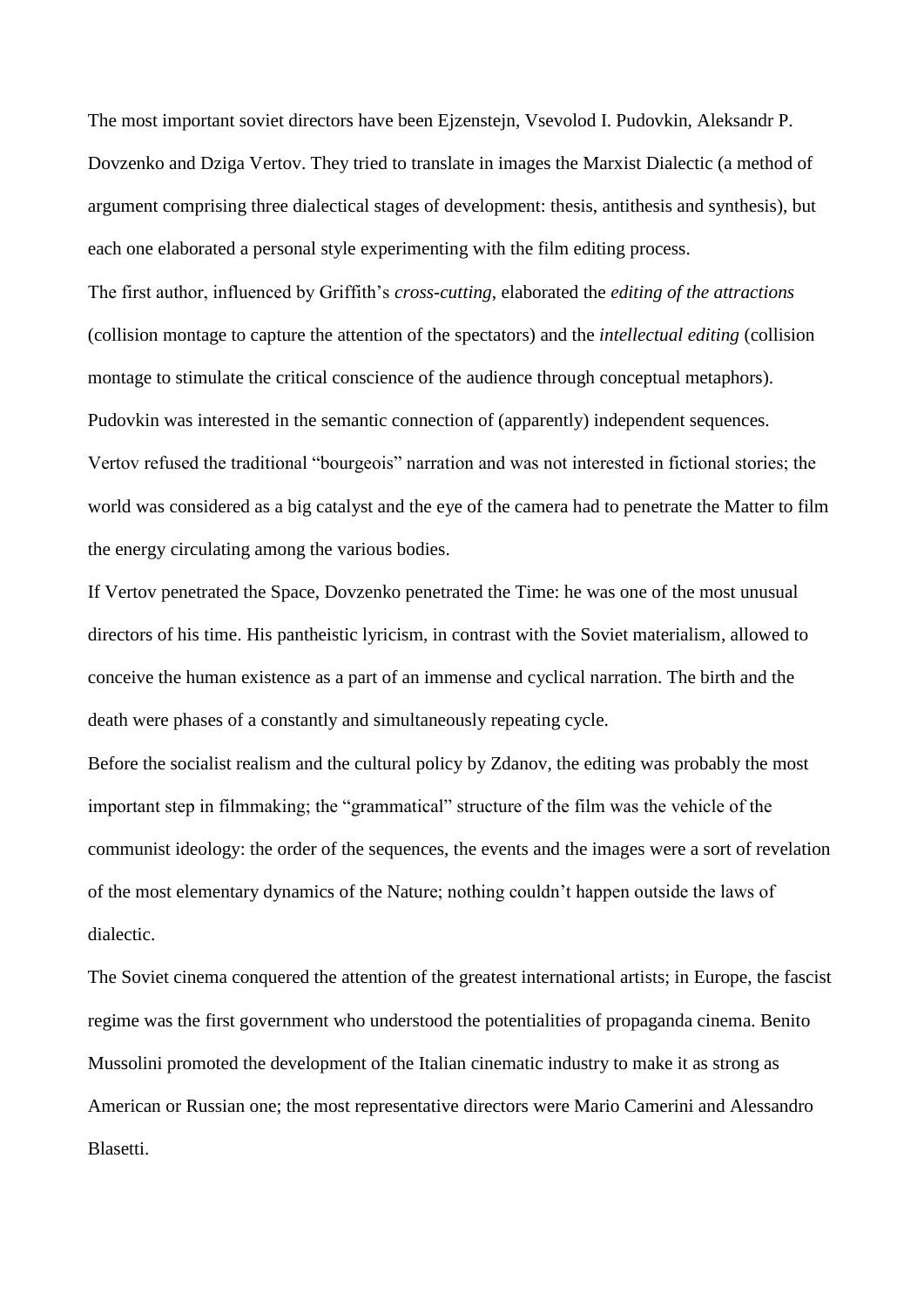Camerini was inspired by American comedy and German espressionism: his films were pure diversion; they didn't absolutely want to describe the reality but they only wanted to put in scene an ideal world where the values of the fascist society were clearly expressed. Camerini followed the "philosophy" of the fascist party: Art had to entertain people, and not to educate them. Blasetti had an autonomous artistic project: influenced by Russian cinema, he wanted to link his contemporary political culture to the past of his nation; he was interested in origins of fascist movement and he always tried to feed the collective feeling that made the ascent of the fascism possible. His work was often misunderstood by the audience and by some politicians (in the "30s fascist government wanted to forget the squads and the controversial ascent to power). He paradoxically received great success in the Nazi Germany.

In Germany, Adolf Hitler was creating a German star system inspired by Hollywood; the importance of this business was more "liturgical" than strictly artistic: the actors were cult characters and they were a sort of symbol of the greatness of Nazi society. However a great artistic contribution is Leni Riefenstahl's one: the sequences filmed in Nuremberg (during the 1934 Nazi congress) and in Berlin (during the 1936 Olympiads) are some of the most interesting and discussed pages of the history of cinema: lots of critics have accused her of racism and anti-Semitism, underlining the persuasive strength (and the ambiguous charm) of the images. Riefenstahl surely was a supporter of Nazi regime, but in her films there are no signs of her racist ideas: the "Olympia" movie is an interesting example because the narration shows no peculiar attention to Arian athletes, there are not traces of nationalism (differently than in the precedent movie "The triumph of the Will") and the work seems to be an ode to the beauty and to strength of all the competitors (some sequences show the dowries of a black athlete). The government didn"t like her indistinct admiration for the various "races" and delayed the theatrical release of the documentary. Riefenstahl, Blasetti, Dovzenko and other artists have showed how ideologies can not be scientifically and universally translated into different languages: the possibilities of expression are countless and they are not controllable by any cultural authoritarianism.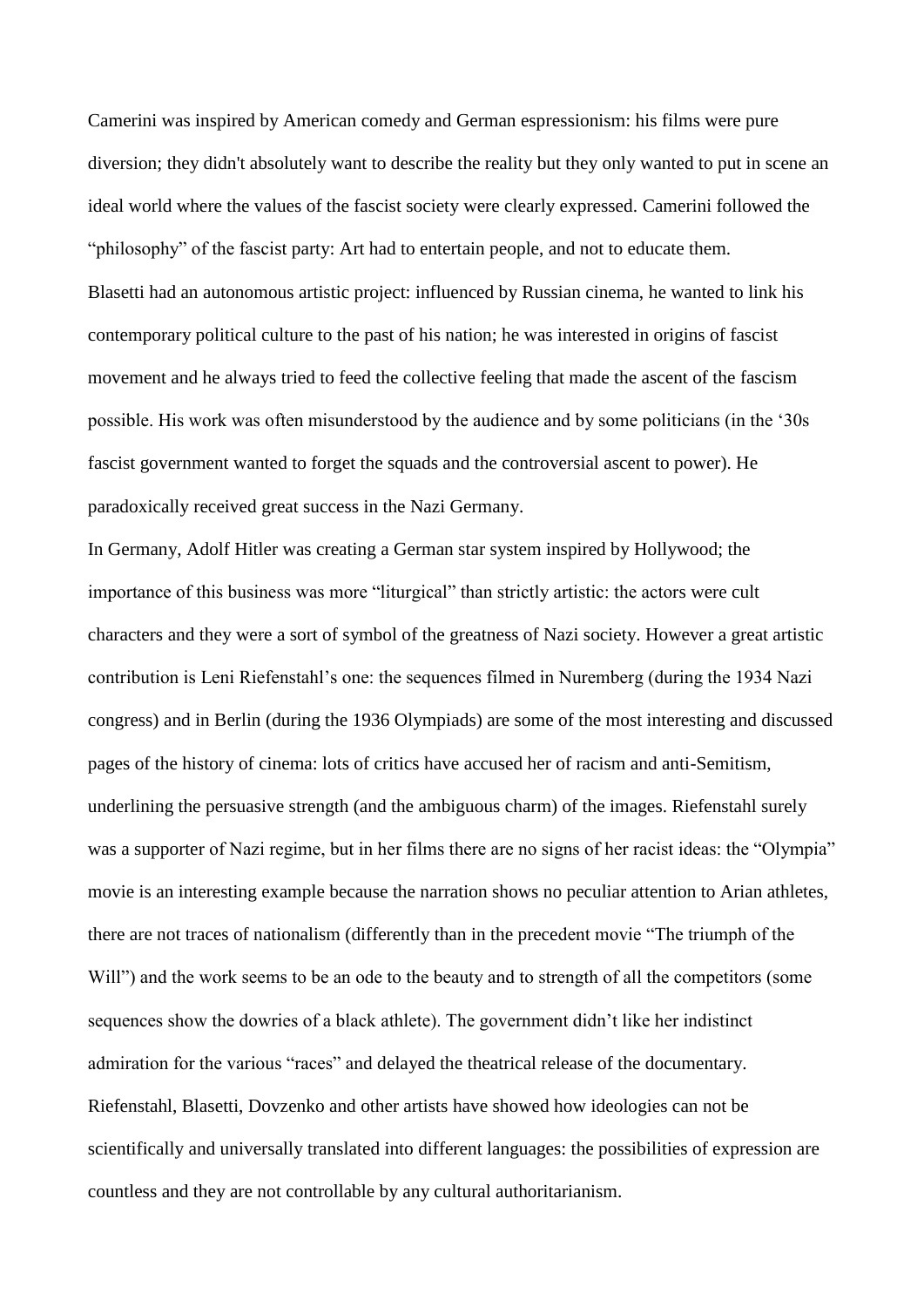It's not a matter of aesthetics, it's a matter of language! The relationship between text and reader is absolutely independent from the intentions of the author: the reader elaborates his/her interpretative hypothesis and re-negotiates, confirms or refuses his/her expectations analyzing clues in the text. Cinema is surely a language, but it's not an ordinary language: it's something *more*, because it can use heterogeneous elements, formulas or signs borrowed from other languages; and it's something *less*, because cinema is not based on a coherent system of essential rules (cinema is a continuing revolution).

Film is "representation", and not the mirror of reality; the cinematic representation often oscillates between two contradictory tendencies: there is the intention to reproduce a pre-existing reality, and there is the attempt to create a new world.

If communists wanted to film the empirical truth of events, the fascist regimes wanted to create an ideal and purely fictional narrative world: they both were (ideologically) wrong because a film never reproduces exact reality and is never totally separate from the specific conditions of its material productions.

A movie always operates in relation to a network of social knowledge: it's a vehicle of values or ideas, but it also records moods and tracks unintentionally written in the text by the author(/s). The audience relates to a film using precise cultural grids and the author must be able to accommodate or upset the expectations of viewers, according to a predetermined target. During the twentieth century, politics has influenced cinema in different ways: after propaganda experiments, in the decades following the Second World War the directors began to be considered as "authors" and movies were intended for a less numerous and more cultured audience: philosophy, political ideas, religion became an essential part of the artistic Content. Artists became also intellectuals, but this metamorphosis didn"t skip the importance of the Form: new experimental languages were born (firstly Italian neo-realism, then French Nouvelle Vague, German JDF…). Elio Petri analyzed modern psychosis with grotesque tones, Theo Anghelopulos invented new types of narrative to reconstruct the collective memory of Greek people, Jean-Luc Godard experimented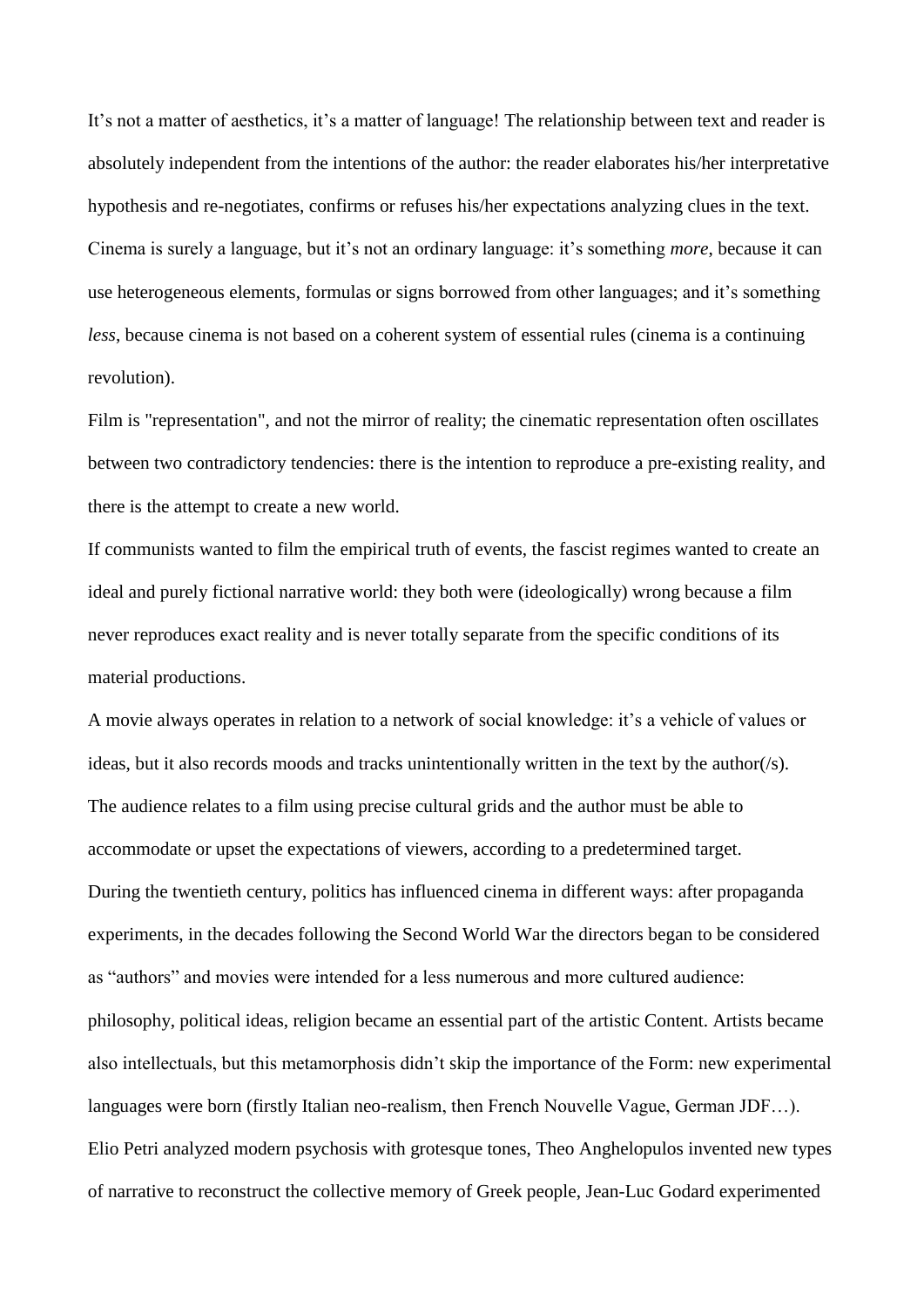with editing process to emphasize the artificial nature of the film, Francesco Rosi shot *film-inquiries* about controversial events in Italy.

The spread of television marked an important step for political communication (Pippa Norris has talked about "modern era"). The new medium relatively replaced the role of propaganda films, but the process of mediatization of politics lasted many decades.

The spread of democracy and the fall of authoritarian regimes pointed out the role of *electoral* (and not simply political) communication. In this scenario the seventh art was an opportunity to political reflection only for the intellectuals and the cultured audience. The gap between popular and Auteur cinema was increasing.

Television used a more simple and powerful language, and it also more useful to the political classes.

In the "80s ideologies have become less important, trust in political parties has declined, the culture has been "secularized". After the peaks in the "60s and in the "70s, *intellectual* cinema has lost his importance.

"Ideology-image" phenomenon was disappearing; what's that?

It"s when the viewer interprets a text according to a great historical (political, religious,

philosophical) narration or, more exactly, when a set of elements inside a text activate (in the mind of the recipients) a precise part of social knowledge (suggesting and influencing their capacities of interpretation).

"Ideology-image" is the result of specific conditions of use of a particular text; it's a phenomenon that involves the viewer emotionally and rationally.

This name was chosen according (indirectly) to the language of Gilles Deleuze (Time-image, Movement-image…), but it does not want to have any scientific value, if not practical: it is an *ad hoc* term just to summarize briefly the empathic connection that exists between an ideal author and an ideal spectator with the same cultural background.